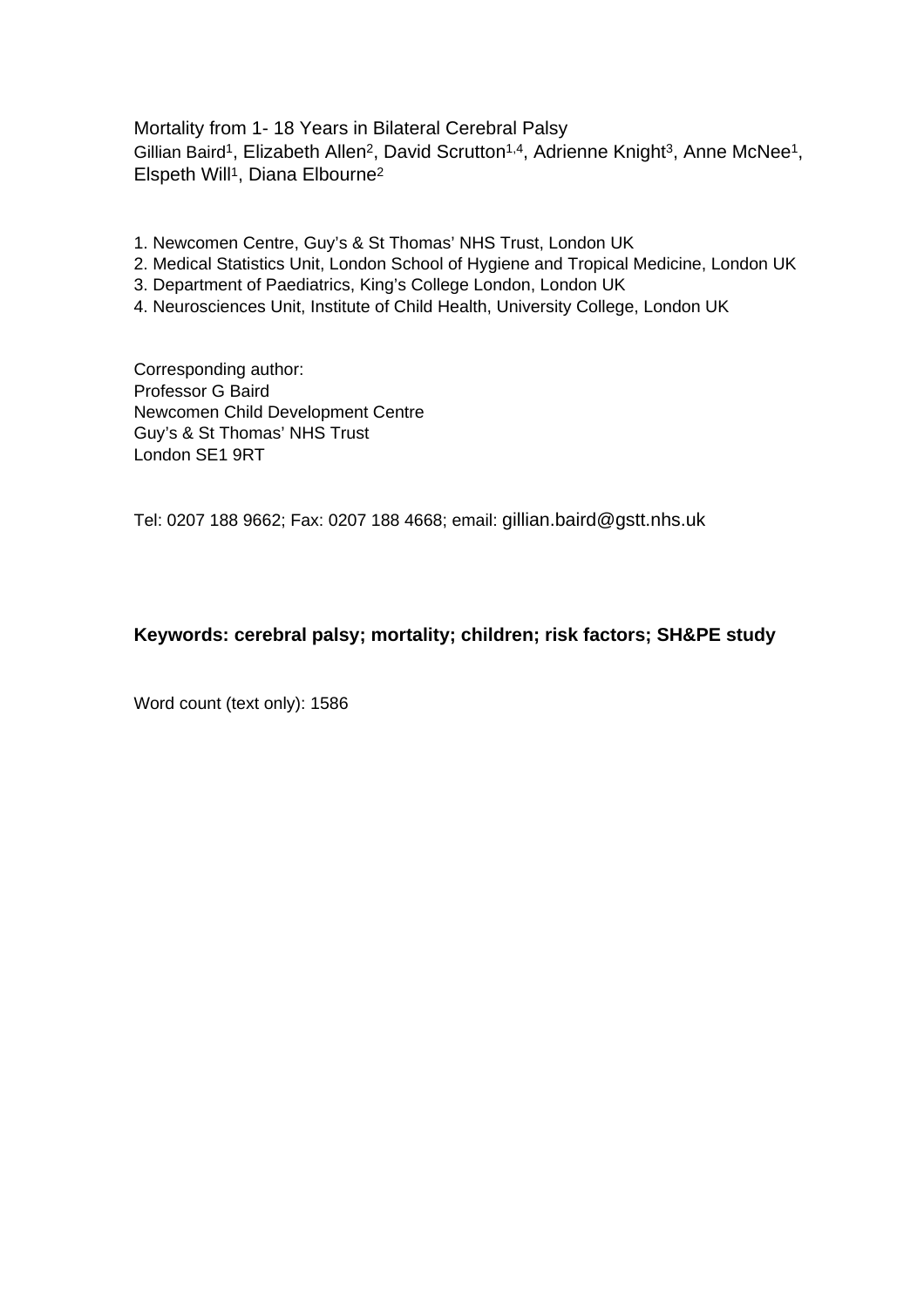### ABSTRACT

**Objective**: To ascertain mortality rates from 1 to 18 years, and predictors of mortality. **Design**: Long term follow up of population cohort born 1989-92

**Setting**: Births in SE Thames Region

**Patients**: 346 children with bilateral cerebral palsy (CP)

**Interventions**: not applicable

**Main outcome measures:** Mortality rates; predictors of mortality.

**Results**: 98% of cohort traced. 61/340 (17.9%) had died by age 16-18 years at a steady mortality rate. The main predictive factor was severity of impairment of functional ability (hazard ratio 5.7, 95% confidence interval 2.1-15.0 for poor hand manipulation; 6.8 (1.9, 23.9).for severe communication problems).

**Conclusions:** Although there were deaths throughout the childhood and teenage years, the majority of children with bilateral CP are likely to survive to adulthood, especially if they do not have major functional impairment at 2 years. This confirms findings of other studies of children with CP.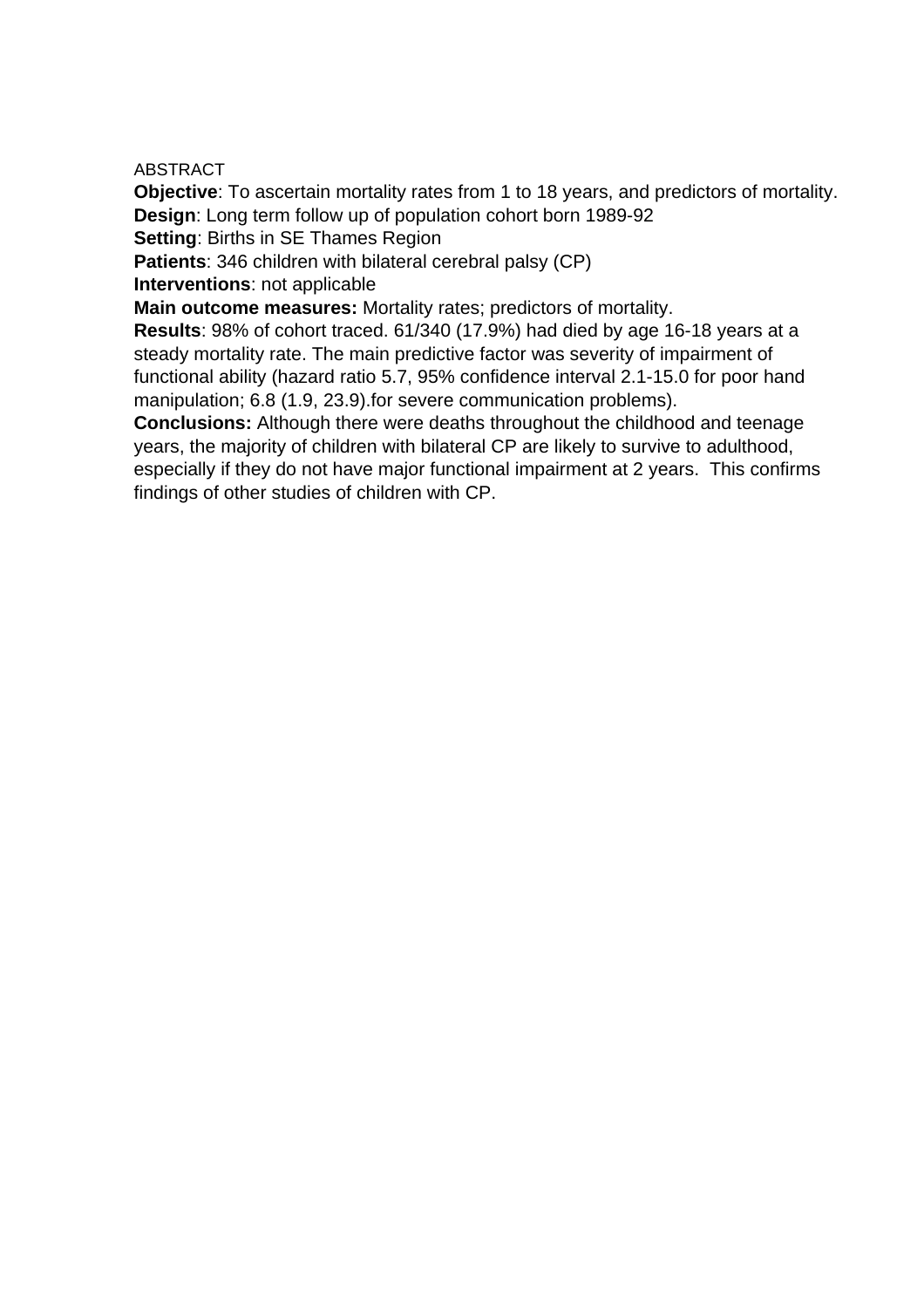# **BACKGROUND**

Mortality in children with cerebral palsy (CP) is greatly increased compared with unaffected children.[1, 2, 3] Cohort studies suggest that severity of functional disability is the best predictor of mortality. They are based on CP registers and multiple clinicians' assessments, variably include post-neonatal causes and include children with unilateral CP, whose brain involvement may have a different functional impact from that of bilateral CP.

We therefore report the follow up to age 16-18 years of a cohort of children with bilateral CP alive at 12 months of age whose physical examination was made uniquely by one clinician (DS).

# **METHODS**

The methods have been previously described.[4] Briefly, all children with movement impairment born to mothers resident in a geographically defined UK region in 1989-82 were physically examined by DS, and those with bilateral CP followed up. Intellectual and communicative ability was directly assessed by GB in approximately half the children and information obtained from local child development services for all. As the original study focused on the development of hips which lacked the influence of previous walking experience, only children diagnosed with CP by 15 months were included. Children who died before 12 months of age were excluded.

Between 2006 and 2008 the original cohort was followed up until death or censored at the latest date they were known to be alive. Death certificates were obtained from the Office of National Statistics. Factors (shown in Table 1) known by age two years (+/- 6 months) were used for the prediction of death. Children dying before 18 months were excluded.

# **Statistical analysis**

Cox proportional hazard models were used to examine the association between survival and explanatory factors. In all initial analyses, the 5-point categorical scales and the categorised birthweight variable were treated as continuous measures; this approach was supported by tests for linear trend.

Following univariate analyses, multivariate analyses were carried out to consider the effect of several disabilities. In order to select the variables for the multivariate analysis, a full model on all explanatory variables was fitted, the least significant term was removed and the model re-estimated. This was repeated until all remaining variables were significant at the 5% level.

In order to allow comparison with other studies, we examined whether there was any difference in survival between early and late onset cases. Two approaches were used, firstly any acquired cause up to 28 days postnatally (as used by Hutton et al)[1] and secondly an acquired cause with onset later than 28 days postnatally (excluded by Hutton et al).[1]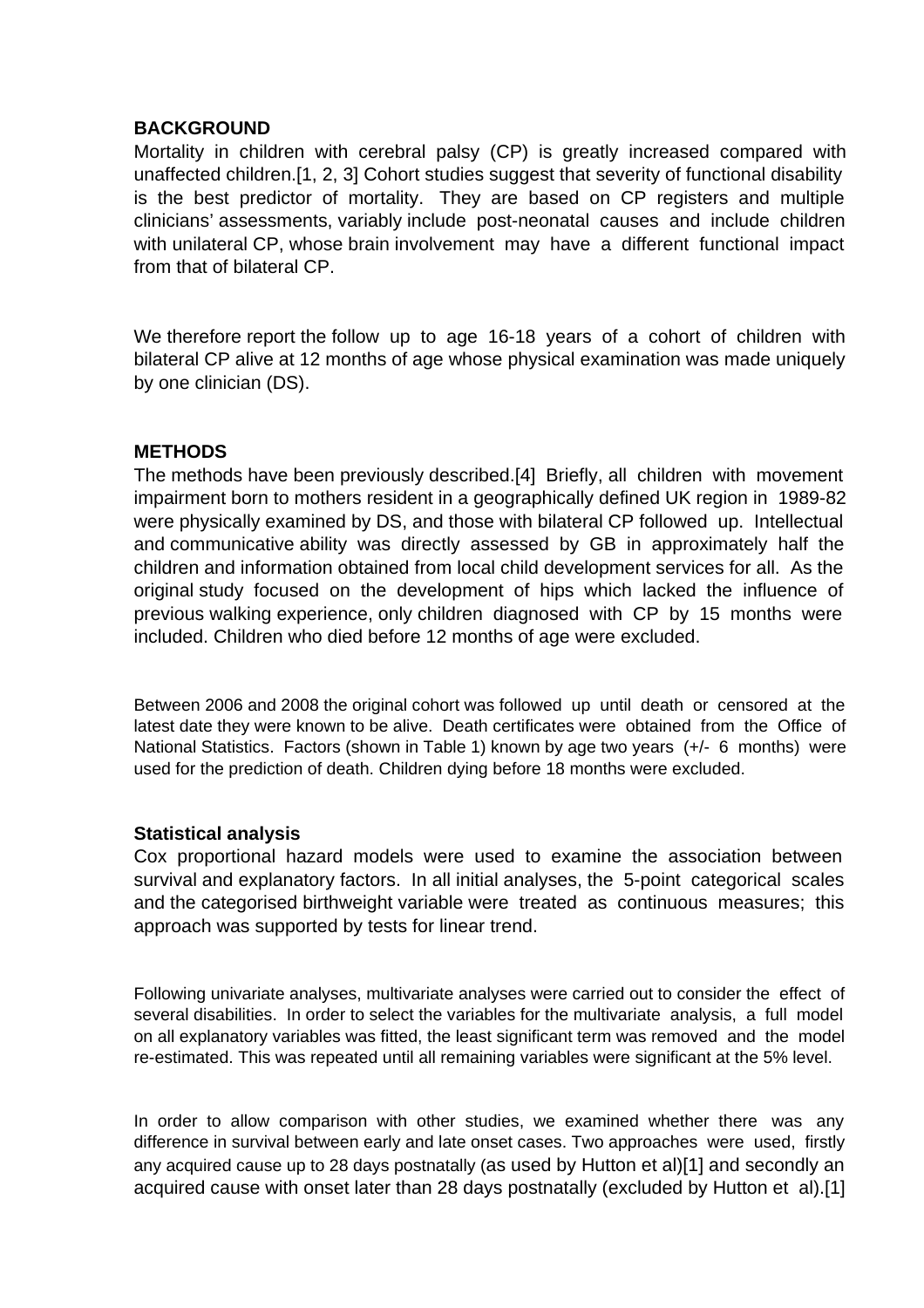Interaction tests were carried out between these two factors and the other univariate factors.

# RESULTS

#### Mortality rates

Three hundred and forty six children were initially identified as alive from 1 year of age with bilateral CP (1.7/1000 live births). Only six (1.73%) could not be traced in 2006- 08. Sixty one of the 340 children traced had died between the ages of one and 18 years – a rate of 17.94%.

The primary recorded cause of death in the majority was reported as respiratory: bronchopneumonia (19); respiratory infection (7); aspiration (6) (certificates for 2 of these cited gastro-oesophageal reflux contributing to aspiration and death); respiratory arrest (2) or respiratory failure (5). Eight died with epileptic seizure listed as the primary cause. The other primary causes were pancreatitis (1); diabetic ketoacidosis (1); hepatic failure (1); renal failure (1); and 4 gastrointestinal problems (3 peritonitis and septicaemia associated with complications with gastrostomy/PEG and one bowel infarction). In six cases, CP was given as the only cause of death, at ages ranging from 18 months to 13 years.

The survival of the cohort from the age of 1 year to 16-18 years is shown in fig 1. The mean age of death was 8.1 years (SD 5.2), but there were deaths throughout the period.

# Insert Figure 1 about here

Late onset cases show a non-significant increased mortality over early onset (p=0.16). The mortality rate for children with a postnatal cause is also not significantly different from those with presumed pre and perinatal causation (p=0.58).

# **Predictors of mortality**

Four of the 61 children died before 18 months, thus analyses of predictive factors from 2 years +/- 6 months are based on 336 children (57 deaths and 279 surviving children).

Greater birth weight and a longer period of gestation were significantly associated with poorer survival (Table 1). Poorer survival was also significantly associated with greater severity of motor disorder, as classified by the GMFCS or characterised by delayed acquisition of motor milestones, feeding and swallowing problems (as measured by the presence of a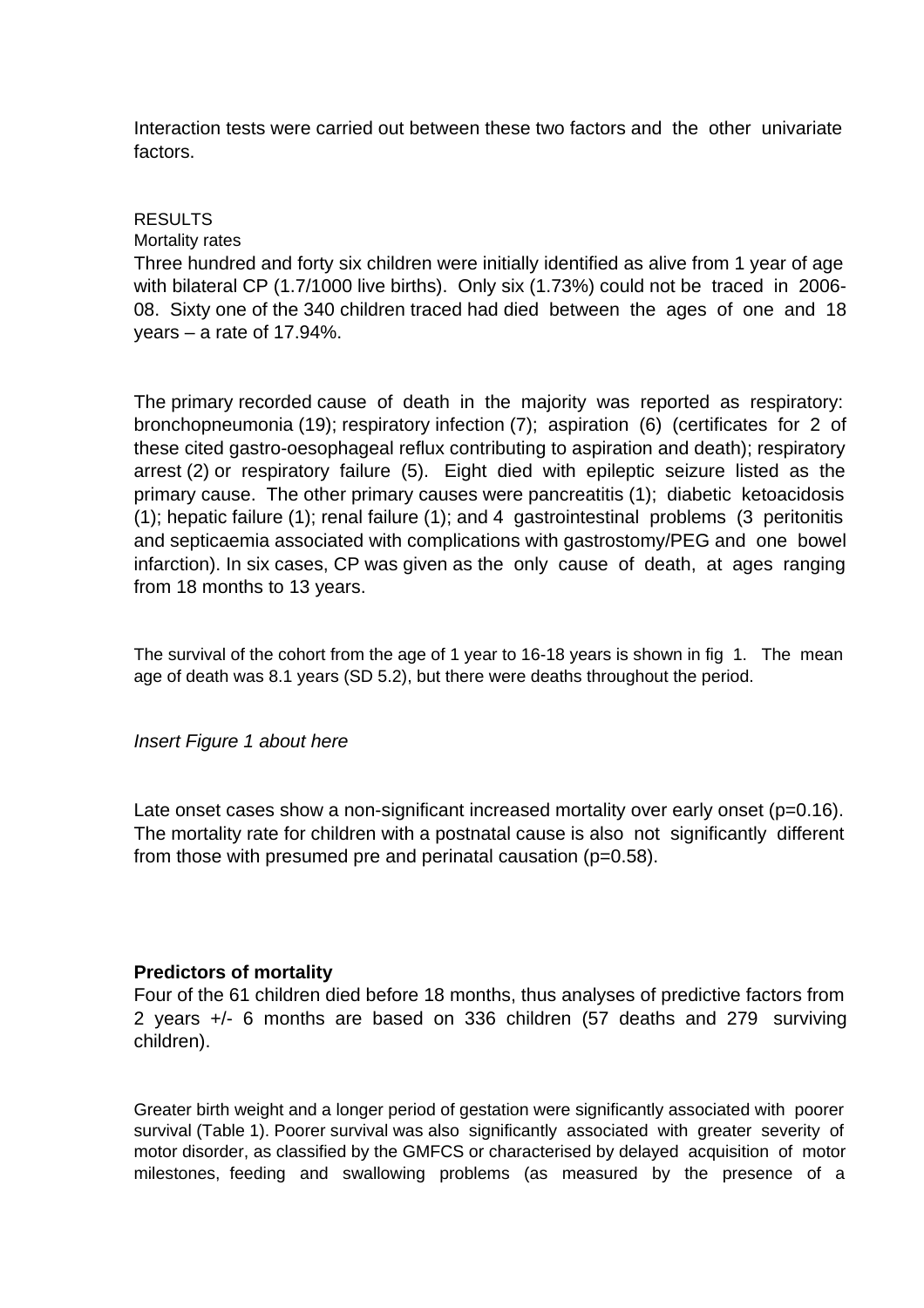gastrostomy), and severe communication problems. All but 2 deaths were in the combined level IV and V group. These exceptions were due respectively to diabetic ketoacidosis and epileptic seizure.

Visual impairment, epilepsy (more than 6 seizures in a year) and poor intellectual ability were non-motor measures of severity of disability significantly associated with poorer survival. Factors examined which were not significantly associated with survival were gender, clinical type of CP, and respiratory infections indexed by reported wheeze and cough frequency at age 2 years.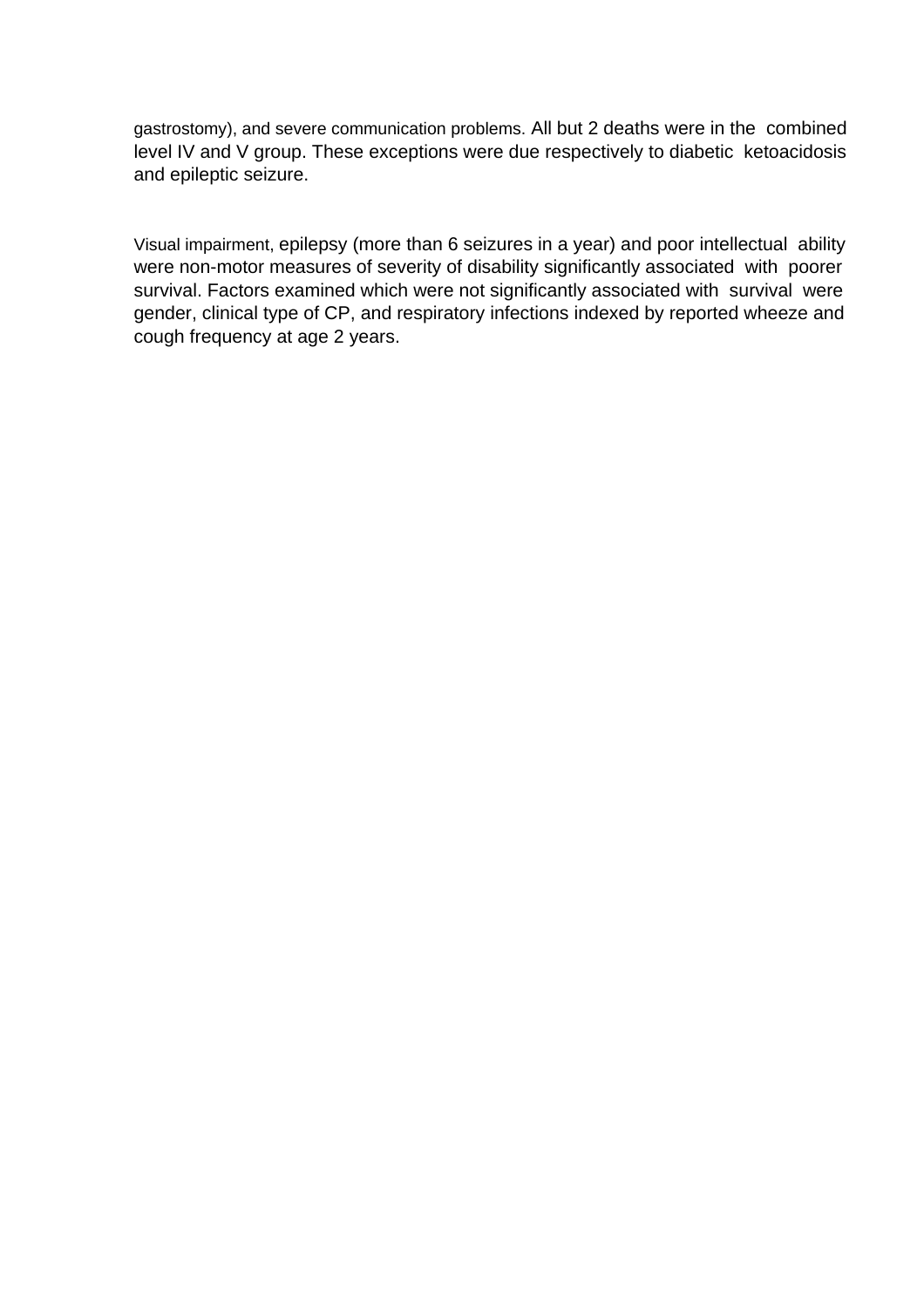|  | Table 1 Univariate analysis of mortality predictors N (%) |  |
|--|-----------------------------------------------------------|--|
|  |                                                           |  |

|                                 | Alive n (%)<br>$N=279$ | Dead $n$ $(%)$<br>$N = 57$ | Hazard ratio (95% CI) |
|---------------------------------|------------------------|----------------------------|-----------------------|
| Early onset                     | 258 (92.5)             | 50 (87.7)                  |                       |
| (insult prior to 28 days after) |                        |                            |                       |
| birth)                          |                        |                            |                       |
| Late onset                      | 21(7.5)                | 7(12.3)                    | 1.6(0.7,3.6)          |
| (onset 28 days to 15 months)    |                        |                            |                       |
| Any postnatal cause             |                        |                            |                       |
| No                              | 228 (81.7)             | 45 (79.0)                  |                       |
| Yes                             | 51(18.3)               | 12(21.1)                   | 1.2(0.6, 2.3)         |
| Gender                          |                        |                            |                       |
| Male                            | 170(60.9)              | 28 (49.1)                  |                       |
| Female                          | 109(39.1)              | 29(50.9)                   | 0.7(0.4,1.1)          |
| Birth weight (q)                |                        |                            |                       |
| $= < 1500$                      | 62 (22.2)              | 5(8.8)                     |                       |
| 1500-1999                       | 48 (17.2)              | 7(12.3)                    |                       |
| 2000-2499                       | 28(10.0)               | 7(12.3)                    |                       |
| >2500                           | 140(50.2)              | 38 (66.7)                  | $ 1.4(1.1,1.8)$ **    |
| missing                         | 1(0.4)                 | $\Omega$                   |                       |
| Gestational age (weeks)         |                        |                            |                       |
| mean (sd)                       | 34.9(5.4)              | 37.3(4.7)                  | $ 1.1(1.0,1.2)$ **    |
| missing                         | 1                      | $\Omega$                   |                       |
| Multiple births                 |                        |                            |                       |
| $\vert$ 1                       | 247 (88.5)             | 55(96.5)                   |                       |
| 2                               | 17(6.1)                | 1(1.8)                     |                       |
| 3                               | 10(3.6)                | 1(1.8)                     |                       |
| $\overline{4}$                  | 2(0.7)                 | 0                          | 0.5(0.2, 1.3)         |
| missing                         | 3(1.1)                 | $\mathbf 0$                |                       |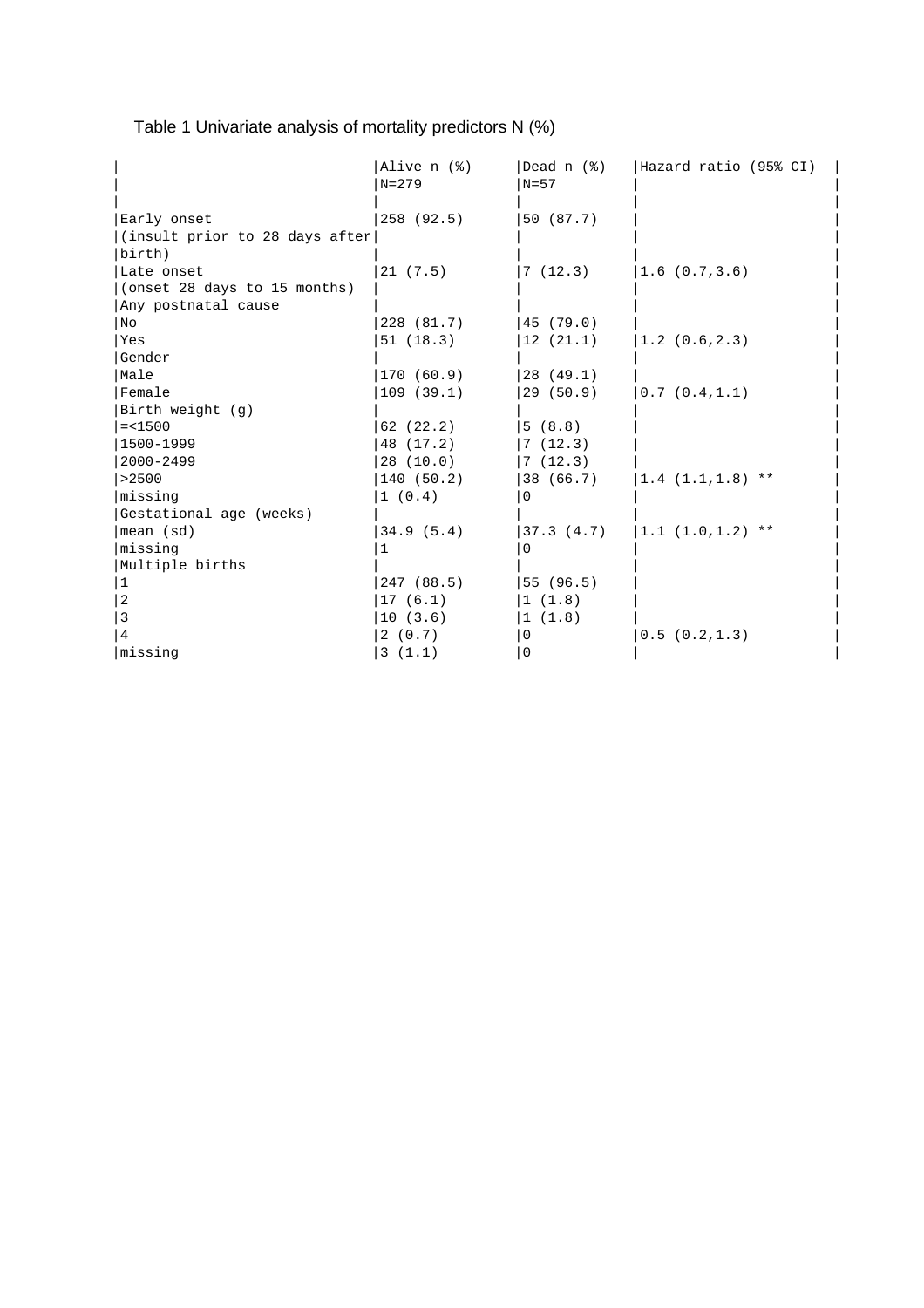### Table 1 continued

|                                                 | Alive n (%) | Dead n (%)      | Hazard ratio (95% CI) |
|-------------------------------------------------|-------------|-----------------|-----------------------|
|                                                 | $N=279$     | $N=57$          |                       |
| Severity of non-motor functional disability     |             |                 |                       |
| Communication problems                          |             |                 |                       |
| mean (sd)                                       | 1.6(1.3)    | 3.5(0.9)        | $ 4.4 (3.1, 6.4)$ *** |
|                                                 |             |                 |                       |
| $ no$ (score $0,1$ or $2)$ )                    | 195(69.9)   | 4(7.0)          |                       |
| $ yes$ (score 3 or 4) (severe $\&$ $ 81$ (29.0) |             | 53 (93.0)       |                       |
| profound)                                       |             |                 |                       |
| missing                                         | 3(1.1)      | $\mathbf 0$     |                       |
| Severe visual impairment (best                  |             |                 |                       |
| eye)                                            |             |                 |                       |
| mean (sd)                                       | 0.5(1.1)    | 2.0(1.7)        | 1.8(1.5, 2.1)         |
|                                                 |             |                 |                       |
| $ no$ (score $0,1$ or $2)$ )                    | 247 (88.5)  | 28 (49.1)       |                       |
| yes (score 3 or 4)(<6/60)                       | 28(10.0)    | 26(45.6)        |                       |
| Imissing                                        | 4(1.4)      | 3(5.3)          |                       |
| Severe hearing impairment                       |             |                 |                       |
| (best ear)                                      |             |                 |                       |
| mean (sd)                                       | 0.1(0.5)    | 0.2(0.6)        | 1.1 (0.7, 1.7)        |
|                                                 |             |                 |                       |
| $ no$ (score $0,1$ or $2)$ )                    | 271(97.1)   | 49(86.0)        |                       |
| $ yes$ (score 3 or 4) (<70Db                    | 5(1.8)      | 1(1.8)          |                       |
| aided)                                          | 3(1.1)      | 7(12.3)         |                       |
| missing                                         |             |                 |                       |
| Hydrocephalus                                   |             |                 |                       |
| no                                              | 259 (92.8)  | $ 53 \; (93.0)$ |                       |
| yes                                             | 20(7.2)     | 4(7.0)          | 1.0 (0.4, 2.8)        |
| Shunt                                           |             |                 |                       |
| no                                              | 263(94.3)   | 53(93.0)        |                       |
| yes                                             | 16(5.7)     | 4(7.0)          | 1.3(0.5,3.5)          |
| Intellectual ability                            |             |                 |                       |
| Mean (sd)                                       | 1.5(1.2)    | 3.2(1.1)        | $ 3.2(2.4, 4.3)***$   |
|                                                 |             |                 |                       |
| $ IQ:50$ (score 0,1 or 2)                       | 205(73.5)   | 10(17.5)        |                       |
| $ IO<50$ (score 3 or 4)                         | 72(25.8)    | 47 (82.5)       |                       |
| missing                                         | 2(0.7)      | 0               |                       |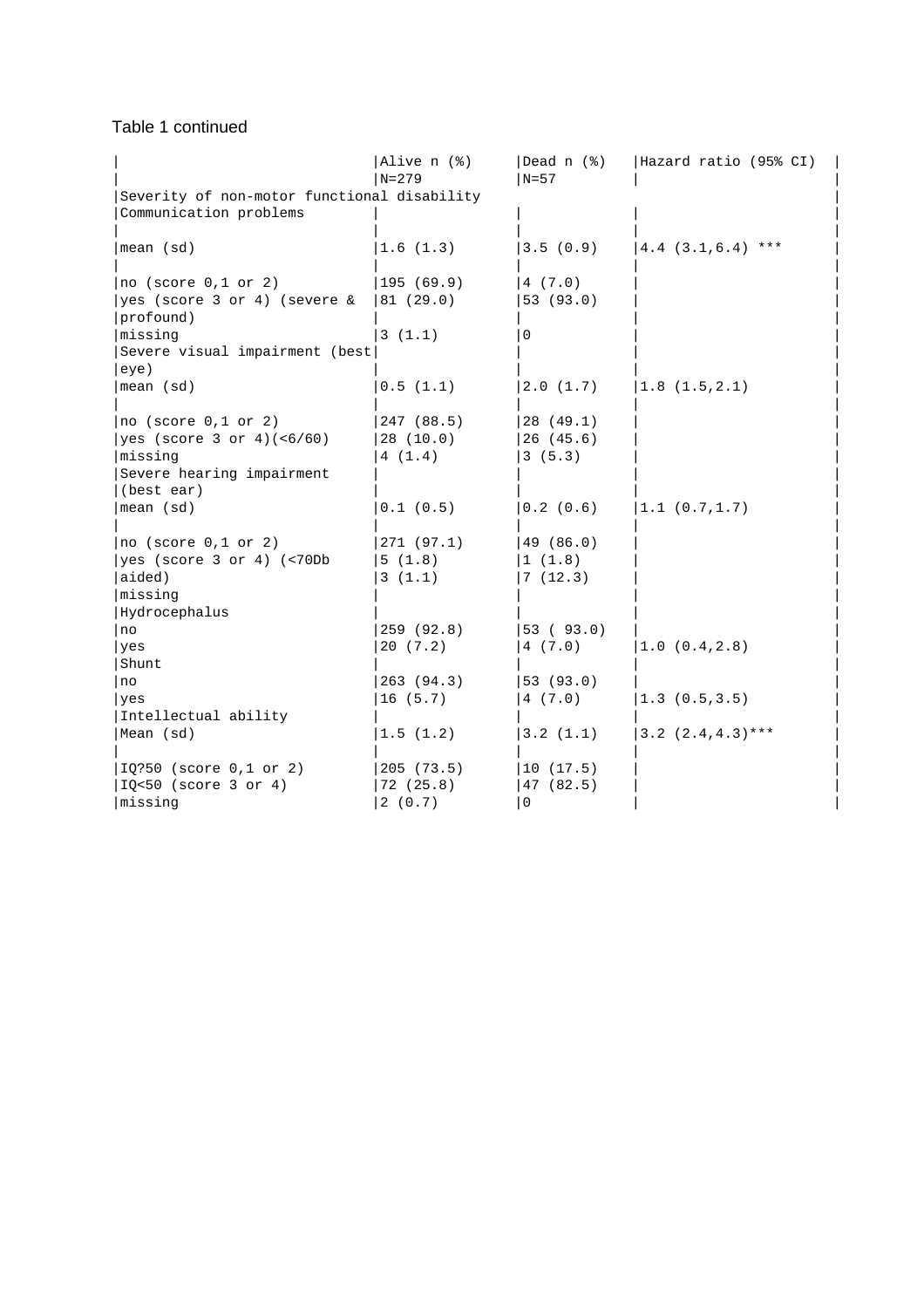# Table 1 continued

|                               | Alive n (%)<br>$N = 279$ | Dead n (%)<br>$N=57$ | Hazard ratio (95% CI)   |
|-------------------------------|--------------------------|----------------------|-------------------------|
| Severity of motor disorder    |                          |                      |                         |
| hand manipulation (best hand) |                          |                      |                         |
| $(0-4, 4$ worst)              |                          |                      |                         |
| mean (sd)                     | 1.5(1.1)                 | 3.3(1.0)             |                         |
|                               |                          |                      |                         |
| score $0,1$ or $2$            | 218 (78.1)               | 7(12.3)              |                         |
| score 3 or 4                  | 57(20.4)                 | 49 (86.0)            | $ 3.7(2.7,5.0)$ ***     |
| missing                       | 4(1.4)                   | 1(1.8)               |                         |
| Able to sit by 24 ml          |                          |                      |                         |
| yes                           | 131(47.0)                | 1(1.8)               |                         |
| no                            | 144 (51.6)               | 56 (98.3)            | $ 44.4 (6.1,320.8)$ *** |
| missing                       | 4(1.4)                   | 0                    |                         |
| Able to cruise by 24 m2       |                          |                      |                         |
| yes                           | 102(36.6)                | 2(3.5)               |                         |
| no                            | 176(63.1)                | 55 (96.5)            | $14.4 (3.5, 59.2)$ ***  |
| missing                       | 1(0.4)                   | 0                    |                         |
| Disability predominantly in:  |                          |                      |                         |
| upper limb                    | 14(5.0)                  | 2(3.5)               |                         |
| lower limb                    | 131(47.0)                | 2(3.5)               | $0.04$ $(0.0, 0.2)$     |
| equal                         | 125(44.8)                | 51(89.5)             | $0.4$ $(0.1, 1.6)$ ***  |
| missing                       | 9(3.2)                   | 2(3.5)               |                         |
| Type of CP predominantly:     |                          |                      |                         |
| Spastic                       | 250(89.6)                | 50 (87.7)            |                         |
| Ataxic                        | 10(3.6)                  | 0                    |                         |
| Dyskinetic                    | 12(4.3)                  | 6(10.5)              | 2.3(1.0, 5.4)           |
| Mixed                         | 7(2.5)                   | 1(1.8)               | 0.7(0.1, 4.9)           |
| Bulbar involvement            |                          |                      |                         |
| no                            | 131(47.0)                | 49 (85.0)            |                         |
| yes                           | 136 (48.8)               | 7(12.3)              | $6.3$ $(2.8, 13.9)$ *** |
| missing                       | 12(4.3)                  | 1(1.8)               |                         |
| Gastrostomy                   |                          |                      |                         |
| no                            | 275(98.6)                | 49(86.0)             |                         |
| yes                           | 4(1.4)                   | 7(12.3)              | $ 5.1 (2.3, 11.3) **$   |
| Fixed spinal curve            |                          |                      |                         |
| no                            | 265(95.0)                | 53 (93.0)            |                         |
| yes                           | 1(0.4)                   | 3(5.3)               | $8.3$ $(2.6, 26.6)$ *** |
| missing                       | 13(4.7)                  | 1(1.8)               |                         |
| GMFCS score3                  |                          |                      |                         |
| I walks without limitations   | 39 (14.0)                | 0                    |                         |
| II walks with limitations;    | 85 (30.5)                | 2(3.5)               |                         |
| III walks using a hand-held   |                          |                      |                         |
| mobility device;              | 34 (12.2)                | 0                    |                         |
| IV & V self-mobility with     |                          |                      |                         |
| limitations, may use powered  | 121(43.3)                | 55 (96.5)            | 6.2(2.8, 14.0)          |
| mobility; level V -           |                          |                      |                         |
| transported in a manual       |                          |                      |                         |
| wheelchair.                   |                          |                      |                         |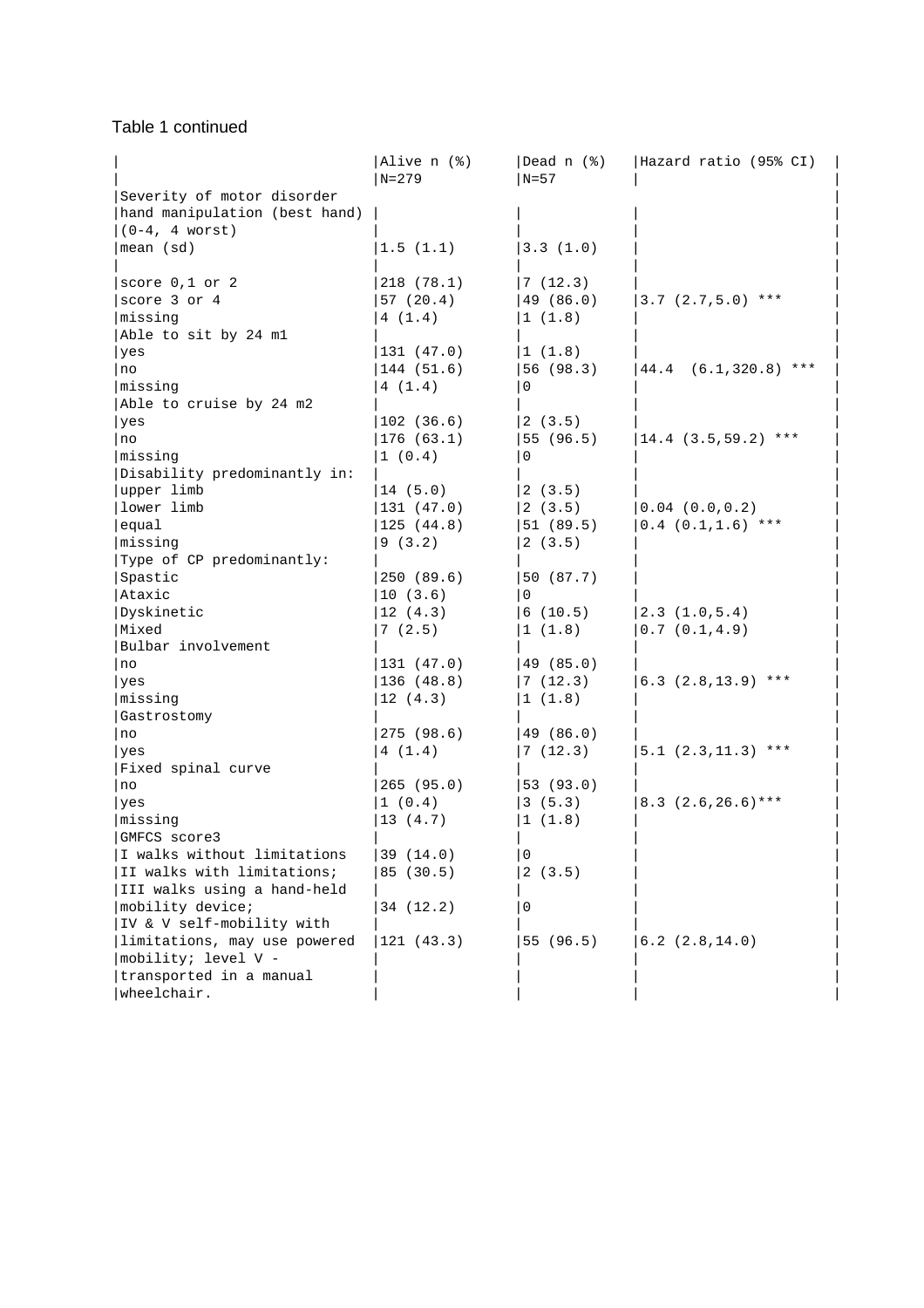#### Table 1 continued

|                           | Alive $n$ $(%)$ | Dead n (%) | Hazard ratio (95% CI) |  |
|---------------------------|-----------------|------------|-----------------------|--|
|                           | $ N=279$        | $N=57$     |                       |  |
| Epilepsy                  |                 |            |                       |  |
| Seizures in the last year |                 |            |                       |  |
| none                      | 193 (69.2)      | 14(24.6)   |                       |  |
| $ 1 - 2 $                 | 29(10.4)        | 6(10.5)    |                       |  |
| $3 - 6$                   | 23(8.2)         | 3(5.3)     |                       |  |
| >6                        | 24(8.6)         | 30(52.6)   | $ 2.2(1.8, 2.7)$ ***  |  |
| missing                   | 10(3.6)         | 4(7.0)     |                       |  |
| $*$ <0.05                 |                 |            |                       |  |
| $**$ <0.01                |                 |            |                       |  |

\*\*\* <0.001

<sup>1</sup> Getting to any sitting position from any lying position on the floor and then sitting without propping with either arm for 15 seconds.

<sup>2</sup>Cruising along furniture or a wall, even if placed in standing, for at least two steps sideways in either direction (not necessarily both).

<sup>3</sup> The Gross Motor Function Classification System (GMFCS) [5] retrospectively assigned at age 2 to allow comparability to current studies. Levels IV and V combined due to insufficient data at the age of 2 years to confidently distinguish them.

The conclusions from these univariate analyses were not changed when taking into account age of onset (interaction tests p>0.05).

The results from the multivariate analysis suggest that survival can be predicted by severely impaired hand function and/or communicative ability, and fixed spinal curvature. Removing the 4 participants affected by fixed spinal curvature at age 2 years from the analysis did not change this conclusion. Following Hutton et al,[1] we recoded both communication and hand manipulation problems into severe (scores 3 or 4) vs not severe (scores 0, 1 or 2). The hazard ratios and 95% confidence intervals for severe communication problems and for severe hand manipulation problems were highly significant (6.8 (1.9, to 23.9) and 5.7 (2.1 to 15.0) respectively).

Again following Hutton and colleagues,[1] we re-coded these predictors into four categories: (i) severe communication and hand manipulation problems (n=98); (ii) a severe communication problem but not a severe hand manipulation problem (n=35); (iii) a severe hand manipulation problem but not a severe communication problem (n=7); or (iv) *neither* a severe communication problem *nor* a severe hand manipulation problem (n=189). As expected, the survival was highest in those in category (iv) and lowest in category (i) (fig 2). Of those children who had both severe manipulation and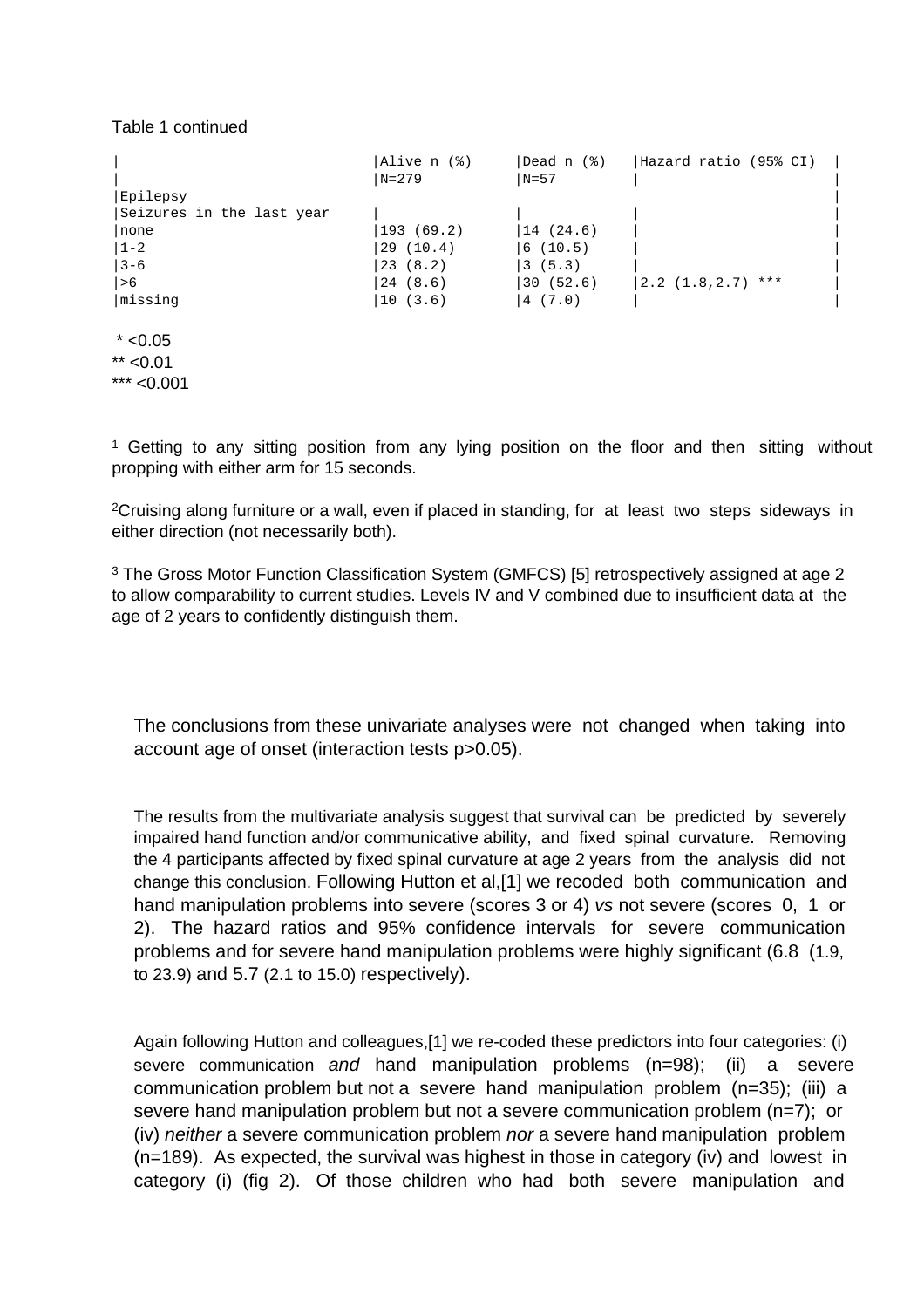communication impairment, 42.7% survived to 18 years. However, when only one of either manipulation or communication function was severely impaired, there was 88% survival to 18 years.

### Insert Figure 2 about here

#### **DISCUSSION**

This study has reported mortality from a complete population cohort of children with bilateral CP, who were all examined by one experienced clinician. Based on children who were alive at one year of age, the study had 98% ascertainment of deaths to age 16-18 years; 82% were still alive at age 16-18 years.

Important findings are that there is a steady mortality throughout childhood and adolescence; and that death is associated with severity of impairment from inferred bilateral brain damage affecting particularly the upper limbs and the bulbar region, with respiratory causes of death being most common.

Management of cerebral palsy has changed over time, principally the use of gastrostomy in those with severe feeding problems and reflux. Strauss and colleagues have shown [6, 7] that survival for children who are largely immobile and fed by others (ie the severely disabled group) has improved, possibly due to earlier gastrostomy. The present cohort study cannot address this point.

Brain insult may also give rise to cortical visual impairment and epilepsy. Both severe visual impairment and epilepsy were univariately associated with increased mortality in this study and a seizure was recorded as the primary cause of death in eight children. Spinal curvature already fixed at age 2 years, a likely indicator of severity of motor involvement, was also a risk factor. Hearing loss, thought at one time to be an additional mortality risk factor, was not a significant risk factor in this study.

The mortality rate we report is likely to be an underestimate of the birth cohort mortality rate of children with bilateral cerebral palsy, as children who died before 12 months of age were never seen to confirm diagnosis and thus never included in the study. Variation in inclusion criteria may have an impact on results. This cohort mortality rate is a little higher than the Hutton et al study [1], which described mortality in a birth cohort of CP registered from 1 month of age, whereas our study comprised those alive at 12 months; excluded onset after 28 days post birth; and had a mix of unilateral and bilateral CP, and where the 20 year survival was 89.3% for females and 86.9% for males.

 Of the other factors noted previously, we found that the hazard ratio for female gender was also reduced,[1] although this reduction did not reach conventional statistical significance; and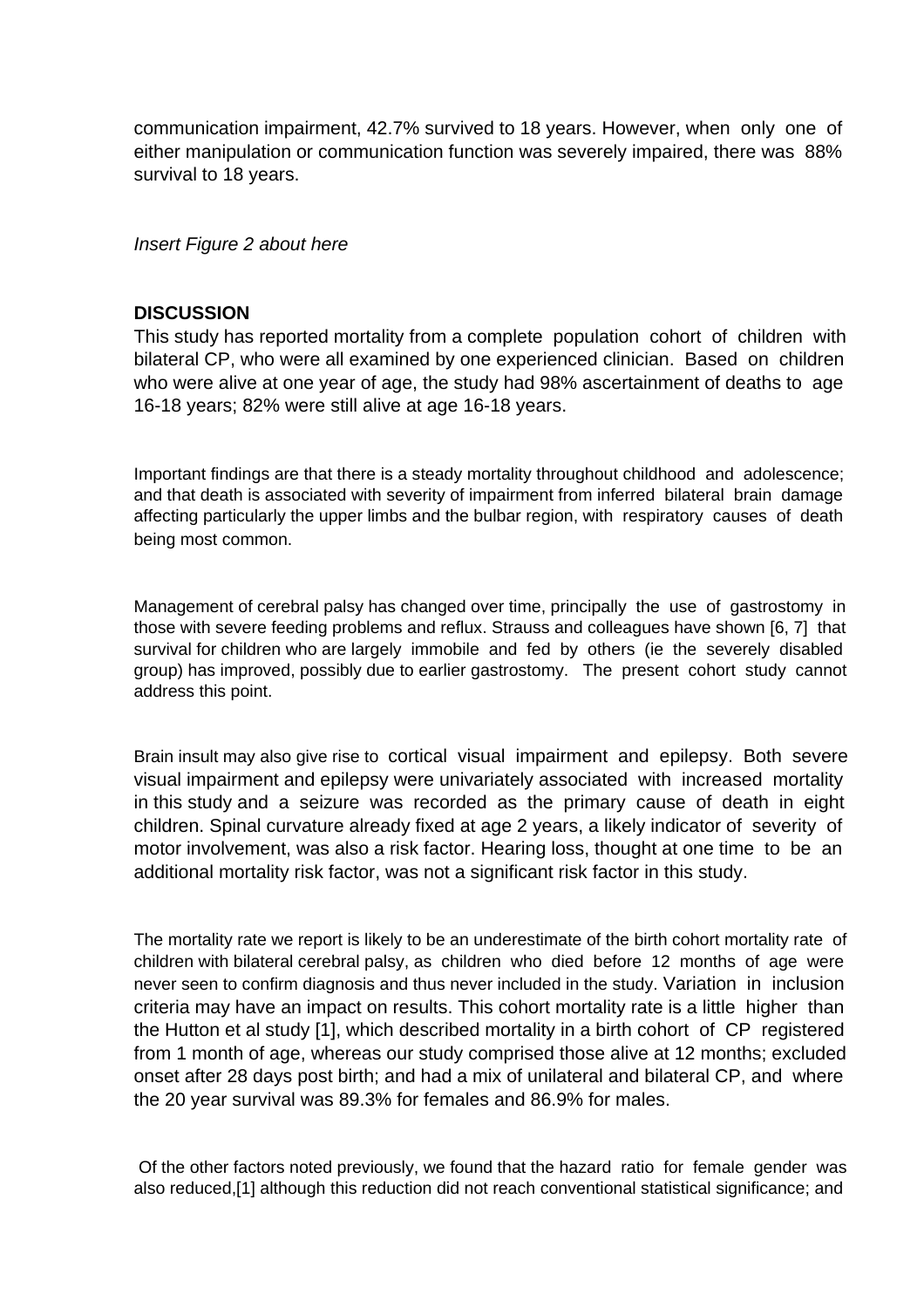that larger birth weight and greater gestational age were also factors relevant to survival,[1] although less predictive than functional impairment. This latter could be due to a greater infant death rate in those born prematurely and of low birth weight. Another factor may be that those with a post neonatal brain insult have increased mortality (and greater functional impairment) but are more likely to have been of larger birth weight and greater gestational age.

We have shown that easily ascertainable measures are relevant to prognosis and are presented here in a way that enables their use in conversations with parents. In children with bilateral CP, parents and clinicians can confidently expect most children with bilateral CP who at the age of 2 years have good or mildly impaired communication and manipulation skills with no bulbar problems, and who can cruise and can get to sit, will live to 18 years and - according to data from UK and USA studies [8] - well beyond.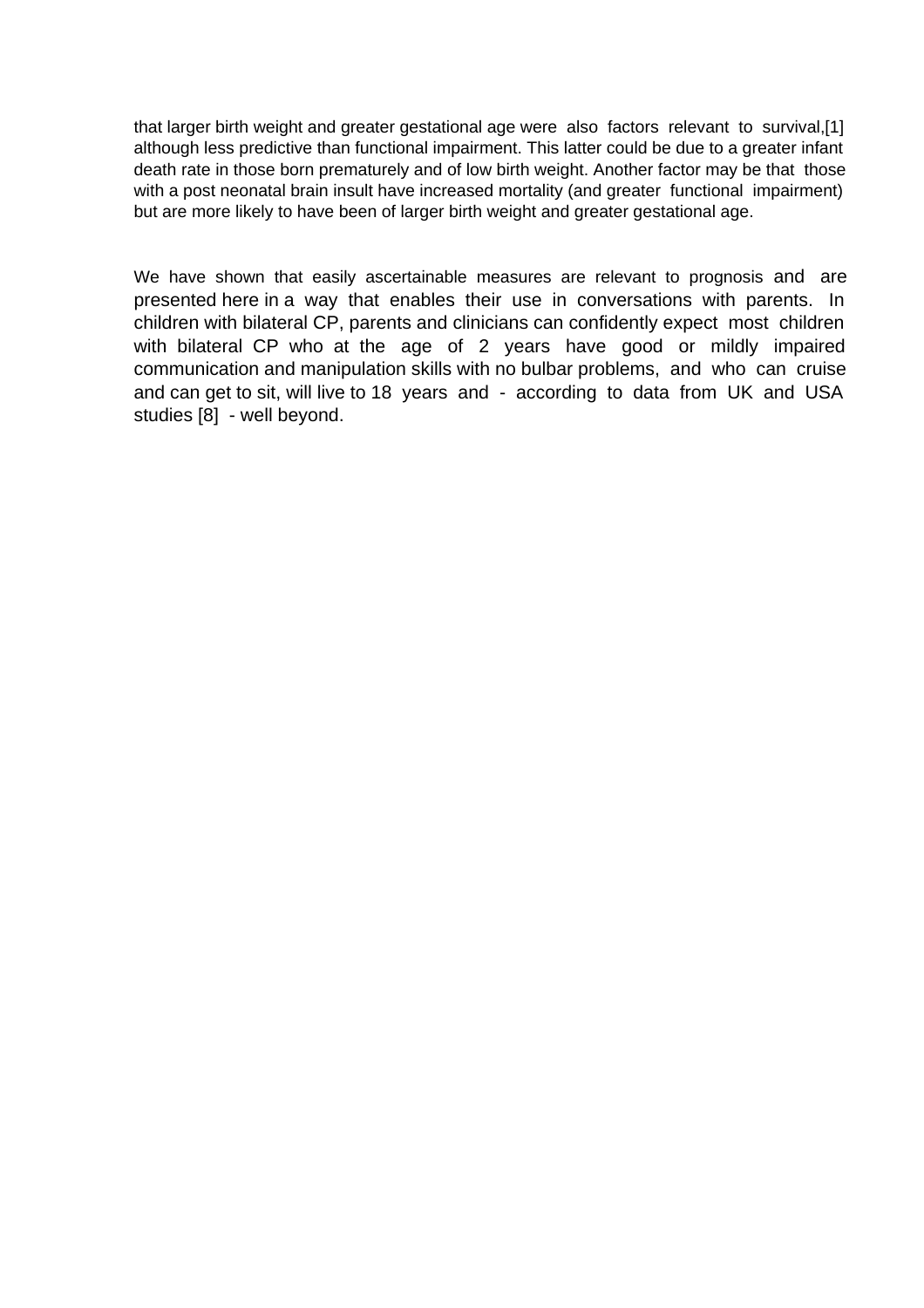Ethical approval was granted by the South-East MREC, reference number 06/MRE01/18

.

The study was funded by the Charles Wolfson Charitable Trust, Cerebra, One Small Step and the Hickman Fund (both these last administered by Ruth Bishop, Special Purpose Funds Manager, Guy's & St Thomas' Charity).

**Acknowledgments**: We would like to thank all the families, especially the young people, for their participation; also Alison Davis for data collection, Felicity Clemens for early statistical advice and Lewis Rosenbloom for helpful suggestions.

Copyright licence: The Corresponding Author has the right to grant on behalf of all authors and does grant on behalf of all authors, an exclusive licence (on non exclusive for government employees) on a worldwide basis to the BMK Publishing Group Ltd and its licencees, to permit this article (if accepted) to e published in ADC and any other BMJ Group products and to exploit all subsidiary rights, as set out in our licence (http://adc.bmjjournals.com//ifora/licence.pdf)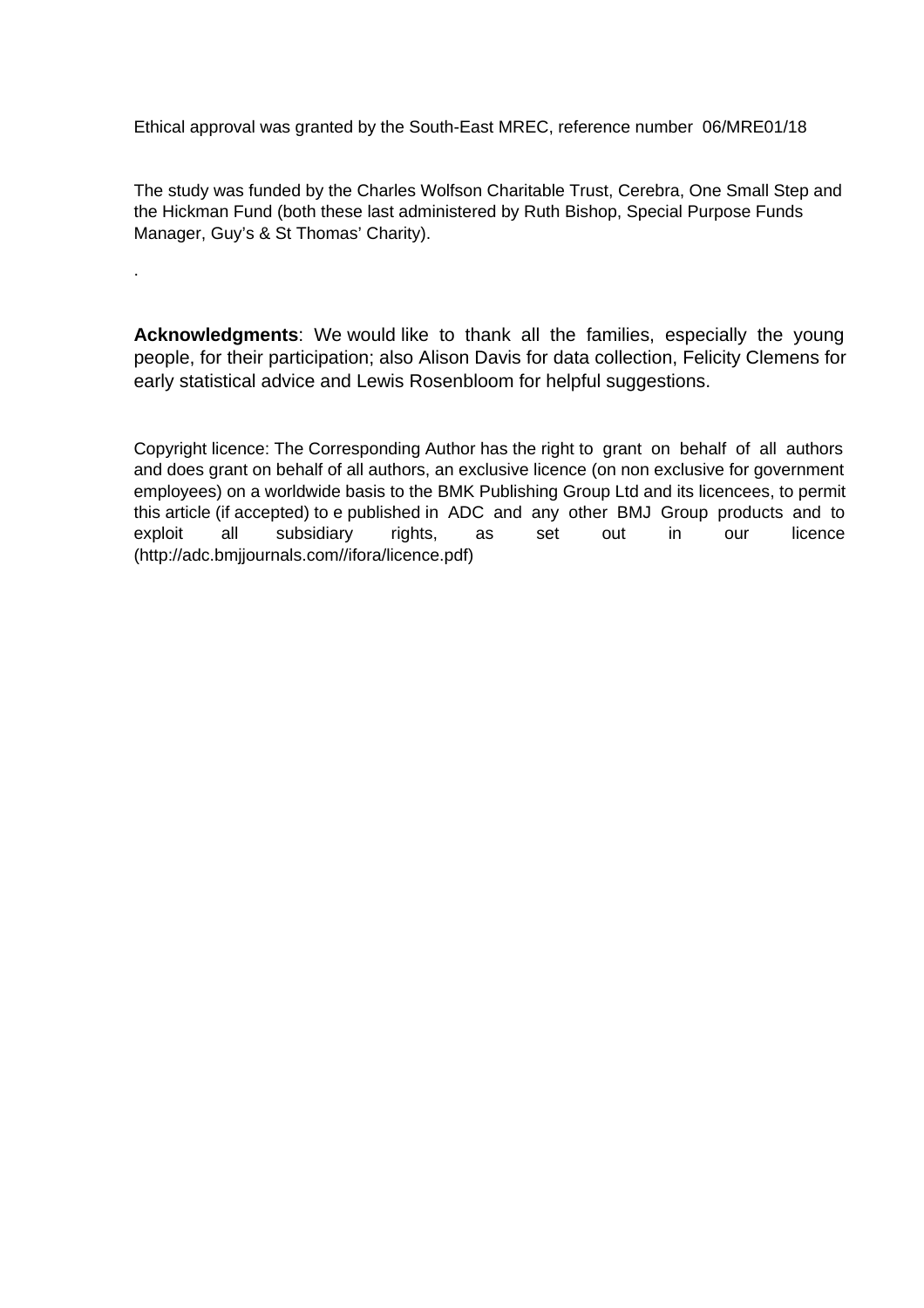## **What is already known on this topic**

Most children with cerebral palsy (CP) live to adulthood. Severity of functional disability is the best predictor of mortality.

#### **What this study adds**

Even among the category of children with bilateral CP, most live to adulthood but there is an 18% mortality rate from those alive at 1 year with deaths occurring steadily to 16/18 years.

Based on factors known at age 2 years, the main independent predictor of mortality is the severity of motor impairment affecting communication and manual function.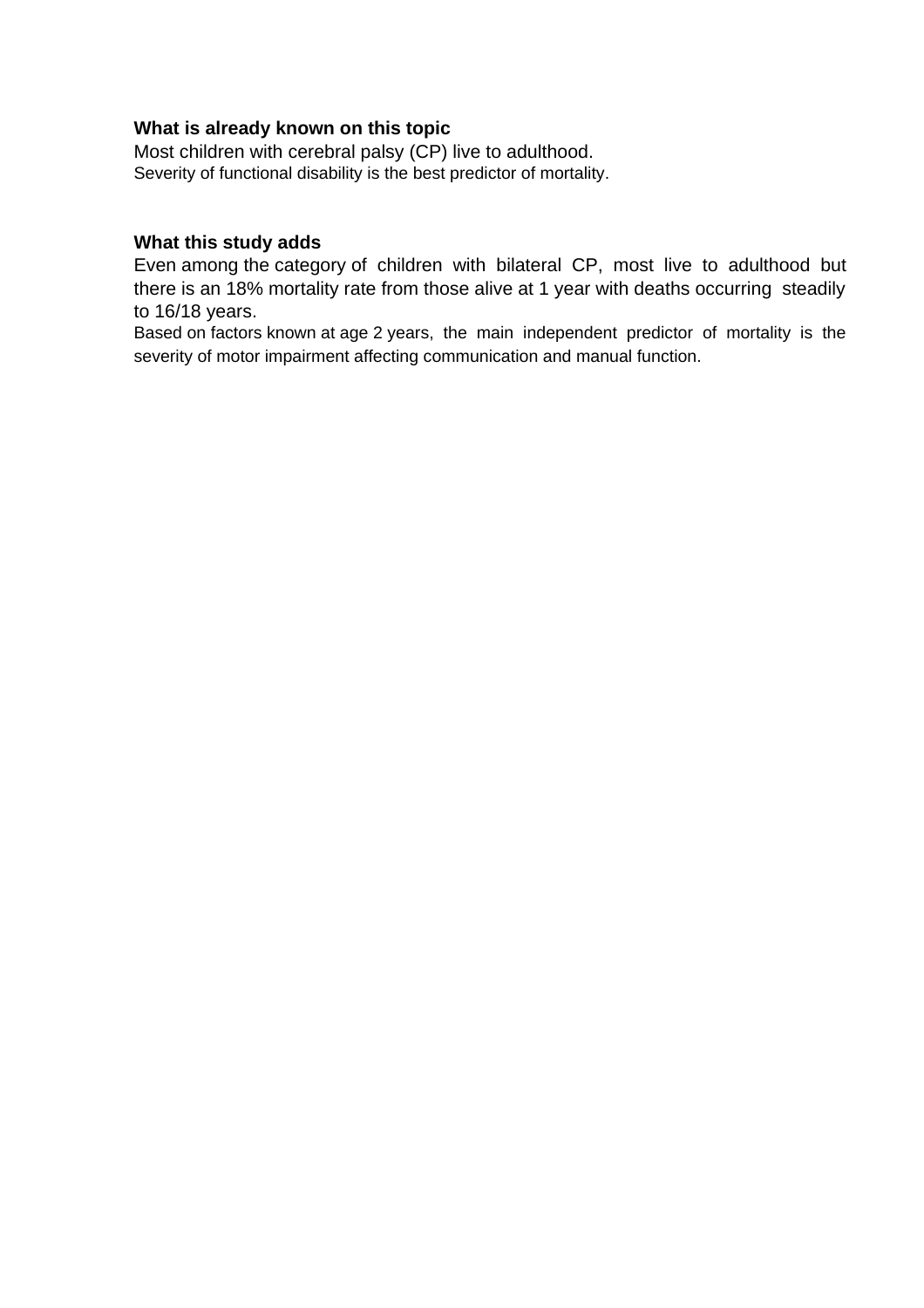# **REFERENCES**

1 Hutton JL, Cooke T, Pharoah PO. Life expectancy in children with cerebral palsy. BMJ 1994;309:431-5.

2 Strauss DJ, Shavelle RM, Anderson TW. Life expectancy of children with cerebral palsy. Pediatr Neurol 1998;18:143-9

3 Blair E, Watson L, Badawi N, et al. Life expectancy among people with cerebral palsy in Western Australia. Dev Med Child Neurol 2001;43:508-15.

4 Scrutton D, Baird G, Smeeton N. Hip dysplasia in bilateral cerebral palsy: incidence and natural history in children aged 18 months to five years. Dev Med Child Neurol 2001; 43:586-600.

5 http://motorgrowth.canchild.ca/en/GMFCS/expandedandrevised.asp (accessed 12 January 2010)

6 Strauss D, Shavelle R, Reynolds R, et al. Survival in cerebral palsy in the last 20 years: signs of improvement? Dev Med Child Neurol 2007;49:86-92.

7 Strauss D, Brooks J, Rosenbloom L, et al. Life expectancy in cerebral palsy: an update. Dev Med Child Neurol 2008;50:487-93.

8 Hemming K, Hutton JL, Pharoah PO. Long-term survival for a cohort of adults with cerebral palsy. Dev Med Child Neurol 2006;48:90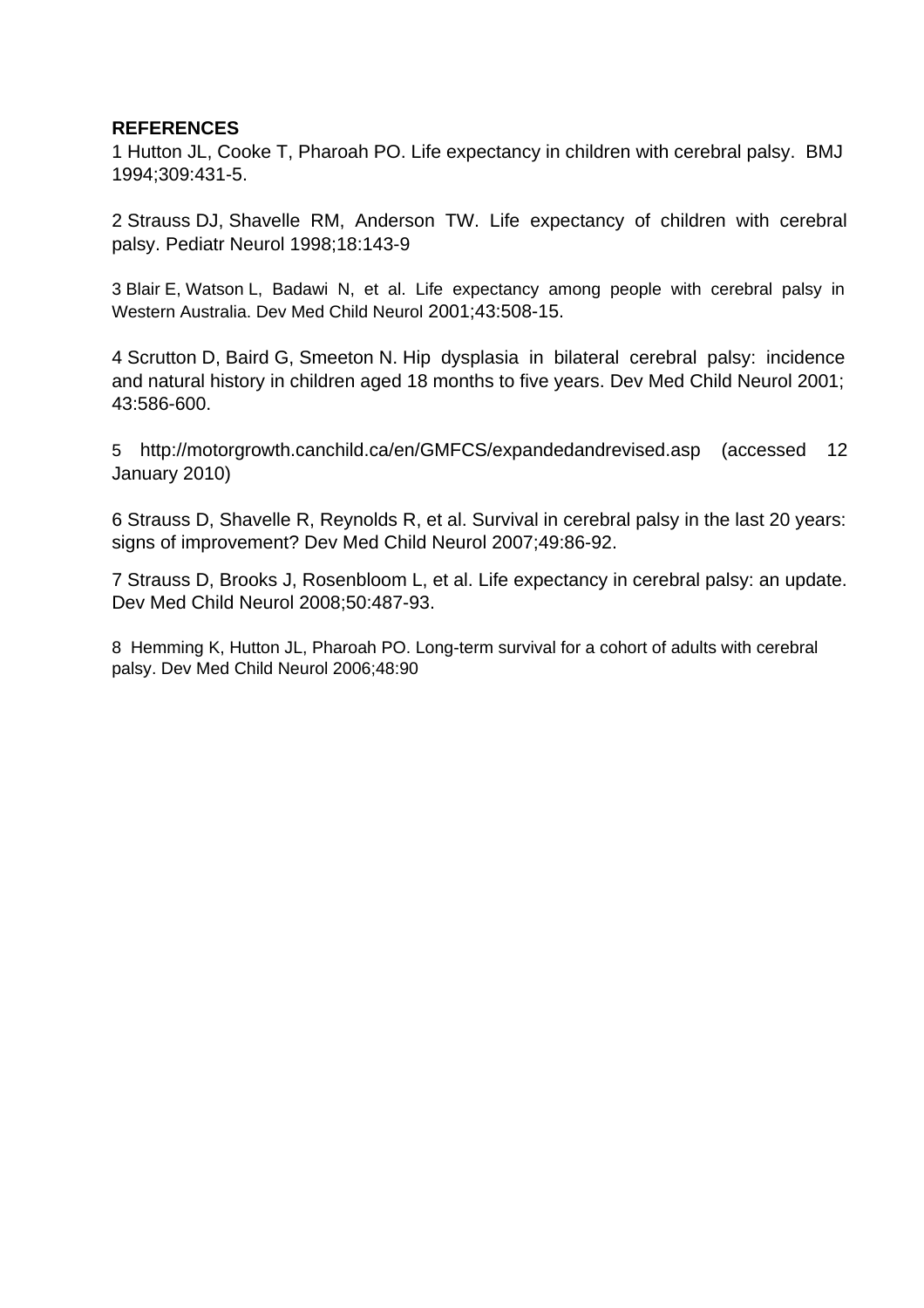Figure 1: Survival of the cohort from the age of 1 year